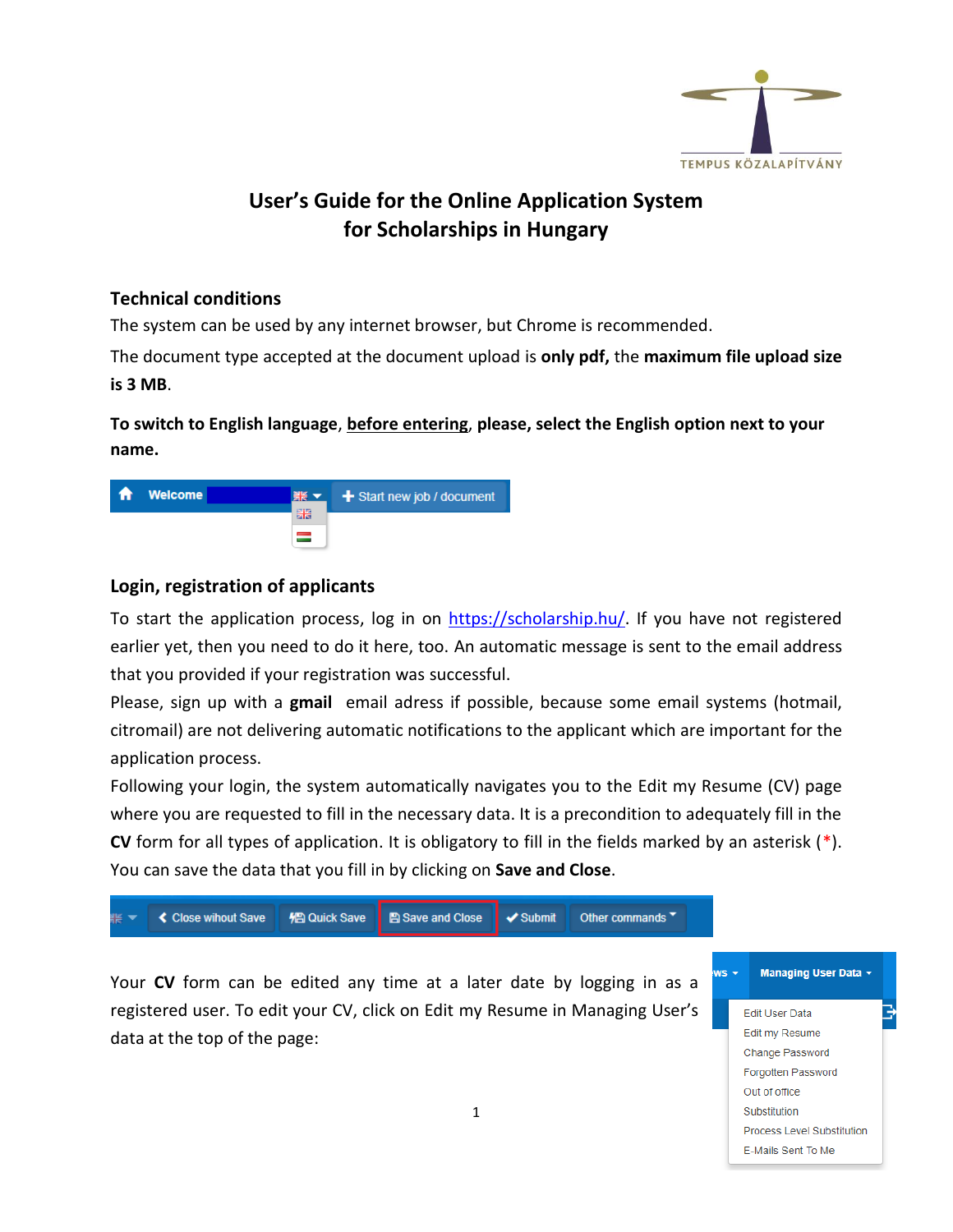When editing, all previously given data appear. You can save your modifications by clicking on **Save and Close** next to your name.

## **Create your application**

To proceed, click on the button:

Select CALLS FOR APPLICATIONS – FOREIGN CITIZENS out of the appearing possibilities and click on the scholarship type that you wish to submit an application for.

 $+$  Start new job / document

**CALLS FOR APPLICATIONS - FOREIGN CITIZENS** 



By clicking on the selected scholarship type, the **Scholarship information** page of the step 'Application's data' will open.

By using the  $\frac{1}{2}$  icon, select your field of science.

By using the **incom** icon, select the **sending country** if you are an official nominee of your sending country's scholarship organisation. If you are applying independently from the scholarship organisation of the country of your residence, then select the country of your **citizenship**.

After filling in the data, click on **Quick save** then **Submit:**



With this step you do not submit your application yet, the system passes you through the following **Other data and documents to be attached** step. In this step:

- 1. provide the data corresponding to the scholarship
- 2. upload the requested documents into the adequate fields (please, check the list of documents to be submitted from the call for applications)

*IMPORTANT: The appliaction's data can not be edited here. They can only be modified by clicking Managing User Data / Edit my Resume.*

To upload files, such as Copy of highest degree/ Transcript of records, onto Other documents, click the  $\blacksquare$  icon after creating a new row and providing the name the document.

3. read and answer the questions under the section Declarations;